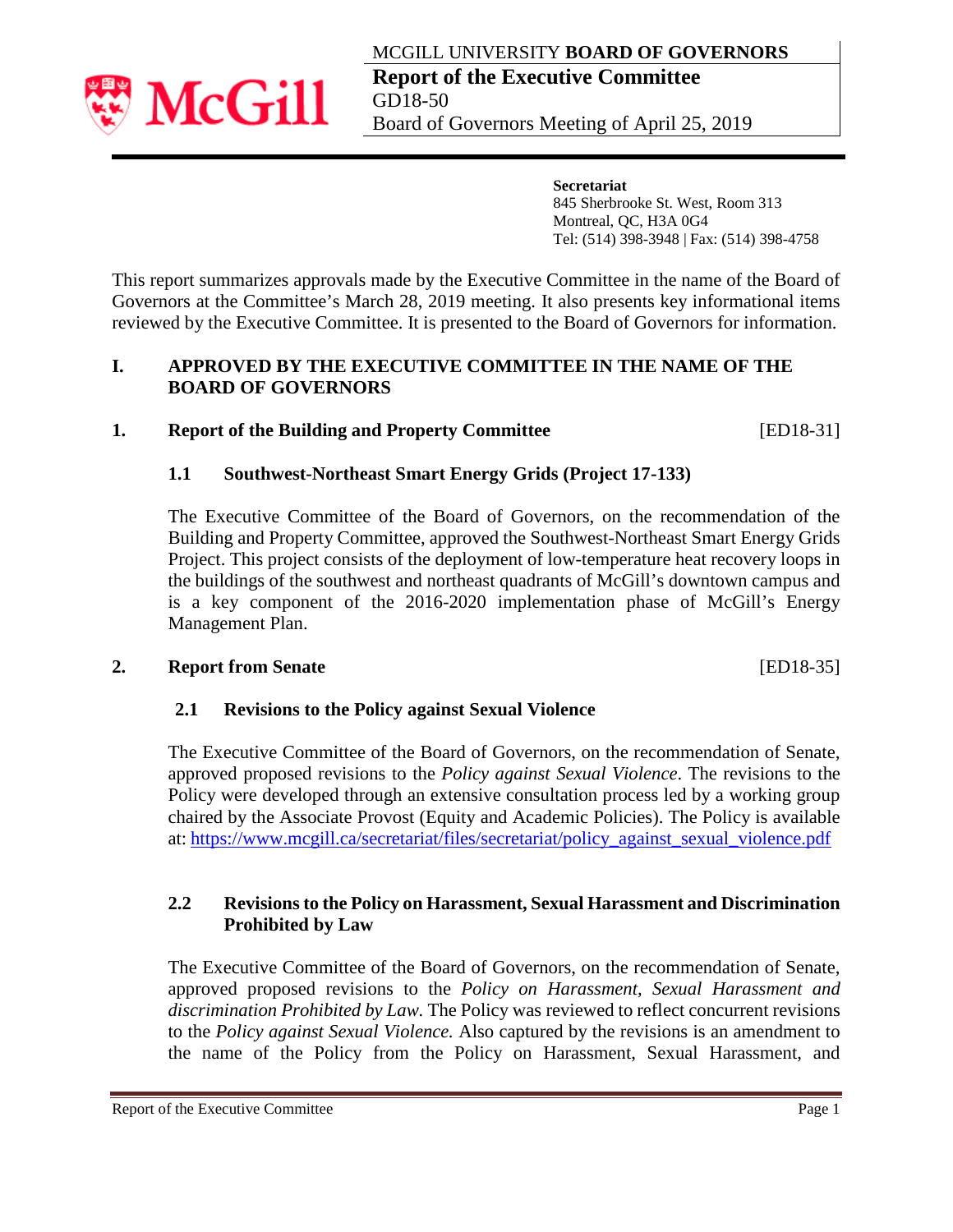Discrimination Prohibited by Law to the *Policy on Harassment and Discrimination Prohibited by Law*. The Policy is available at: https://www.mcgill.ca/secretariat/files/secretariat/policy on harassment and discriminat [ion.pdf](https://www.mcgill.ca/secretariat/files/secretariat/policy_on_harassment_and_discrimination.pdf)

# **2.3 Report of the Senate Nominating Committee**

The Executive Committee of the Board of Governors approved:

- The appointment of Professors Catherine Lu (Department of Political Science, Faculty of Arts) to the University Appeals Committee for a term beginning September 1, 2019 and ending August 31, 2022.
- The appointments of Professors Daniel Bernard (Department of Pharmacology and Therapeutics, Faculty of Medicine) and Caroline Riches (Department of Integrated Studies in Education, Faculty of Education) to the Committee on Staff Grievances and Disciplinary Procedures, each for terms beginning September 1, 2019 and ending August 31, 2022.

# **3. Canada Excellence Research Chair in Genomics Medicine Grant [**ED18-36] **Agreement:** *Genes to drug targets for next generation therapies*

The Executive Committee of the Board of Governors, on the recommendation of the Vice-Principal (Research and Innovation) approved the Grant Agreement supporting the establishment of the Canada Excellence Research Chair (CERC) in Genomic Medicine, valued at \$10 million, between McGill University and the Tri-agency Institutional Programs Secretariat (TIPS). This funding will allow the CERC Chairholder to set up a program that will leverage information from large-scale sequencing of the human genome to identify and validate new drug targets and to advance a drug development program at McGill.

## **4. Report of the Nominating, Governance, and Ethics Committee** [ED18-32]

## **4.1 Advisory Committees**

The Executive Committee of the Board of Governors, on the recommendation of the Nominating, Governance, and Ethics Committee approved:

• The appointments of Mr. Pierre Matuszewski, Ms. Sally McDougall, Mr. Ram Panda and Ms. Kathy Fazel as representatives of the Board of Governors on the Advisory Committee for the Possible Reappointment of the Provost and Vice-Principal (Academic), and the appointment of Mr. Eric Maldoff as an alternate member.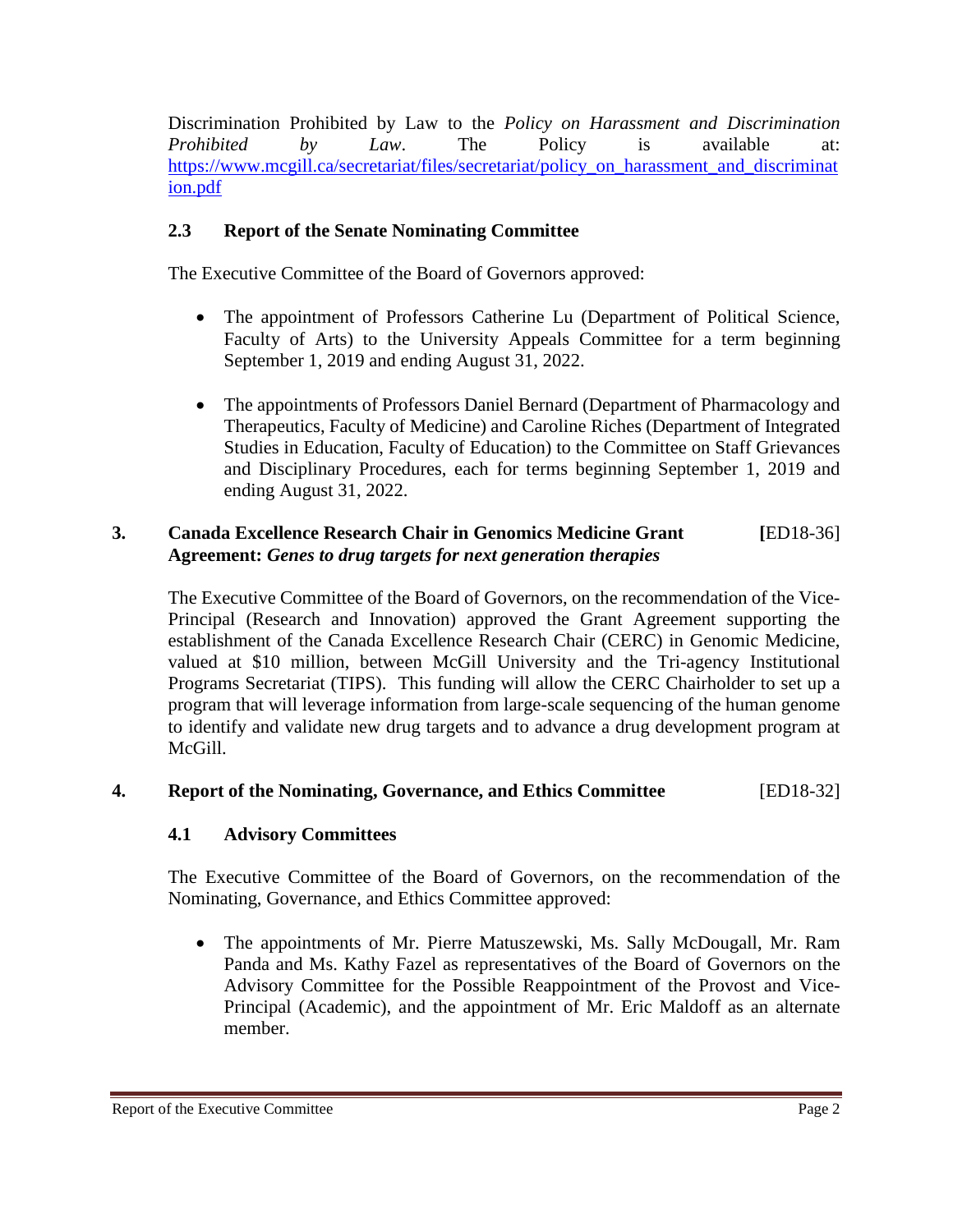- The appointments of Mr. Don Lewtas and Mr. Claude Généreux as representatives of the Board of Governors on the Advisory Committee for the Possible Reappointment of the Dean of the Desautels Faculty of Management and the appointment of Ms. Maarika Paul as an alternate member.
- The appointments of Mr Stuart (Kip) Cobbett as a representative of the Board of Governors on the Advisory Committee for the Possible Reappointment of the Dean of the Faculty of Science and the appointment of Dr. Kappy Flanders as an alternate member.
- The appointments of Dr. Arthur Lau as a representative of the Board of Governors on the Advisory Committee for the Possible Reappointment of the Dean of the Faculty of Agricultural and Environmental Sciences and the appointment of Ms. Manon Vennat as an alternate member.

# **4.2 Appointments to Board Standing Committees**

The Executive Committee of the Board of Governors, on the recommendation of the Nominating, Governance, and Ethics approved:

- The reappointment Mr. Michael Boychuk as a member of the Audit Committee to June 30, 2022, to coincide with the end of his term on the Board of Governors in 2022.
- The reappointment of Ms. Maryse Bertrand as a member and Vice-Chair of CAMSR to June 30, 2021, to coincide with the end of her term on the Board in 2021.
- The reappointment of Mr. Eric Rodier as a member of the Finance Committee for a three-year term commencing July 1, 2019 and ending June 30, 2022;
- The appointment of Mr. Simon Lauzier as a member of the Finance Committee for a three-year term commencing immediately and ending June 30, 2022.
- The extension of the term of Ms. Manon Vennat as a member of Nominating Governance and Ethics Committee to August 31, 2019.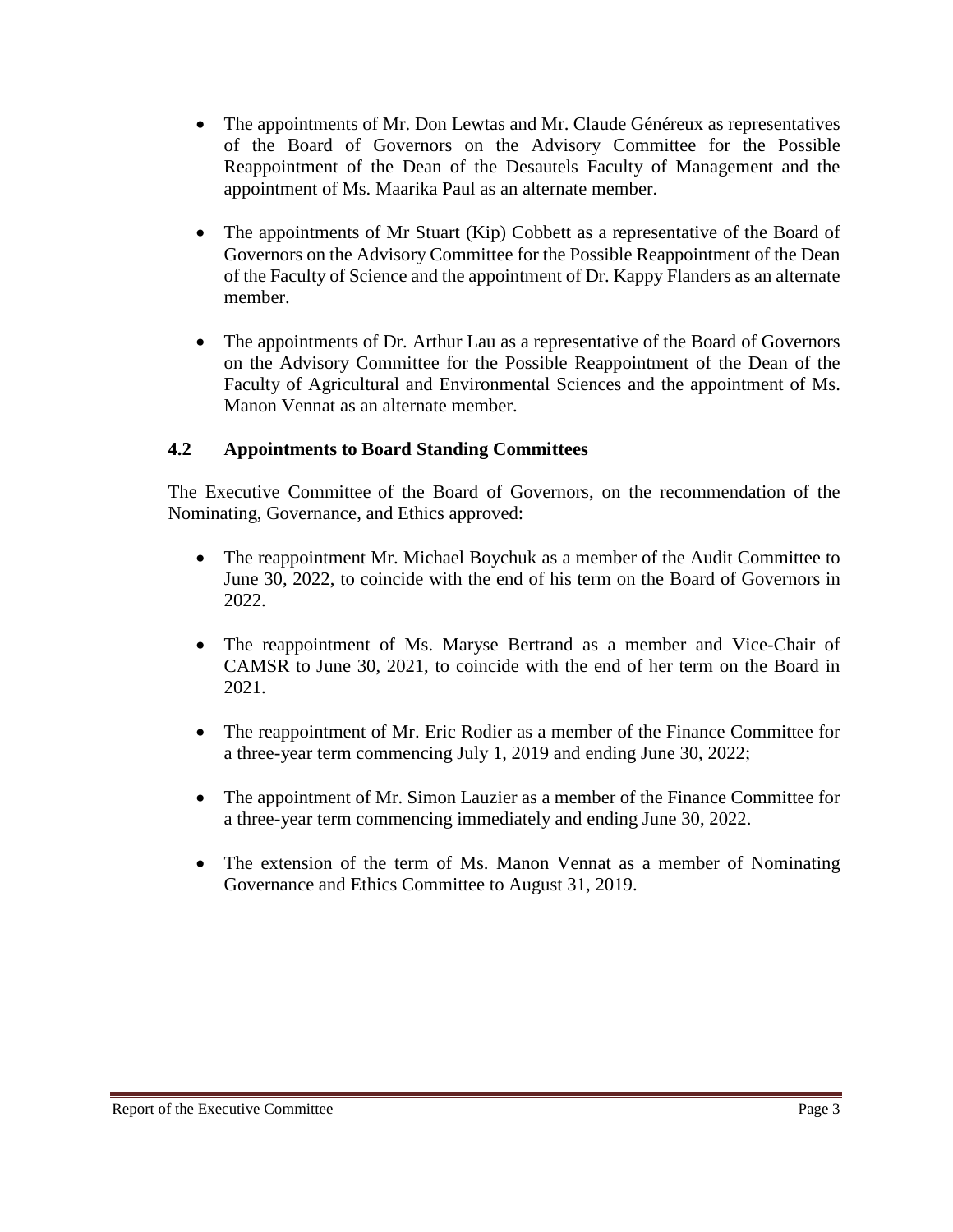## **4.3 Internal and External Non-Board Bodies**

The Executive Committee of the Board of Governors, on the recommendation of the Nominating, Governance, and Ethics approved:

- The reappointment of Mr. Alex Kalil as a Board Representative to Senate for a three-year term beginning July 1, 2019 and ending June 30, 2022.
- The appointment of Mr. Bob Babinski as a Board Representative to Senate for a three-year term beginning July 1, 2019 and ending June 30, 2022.
- The appointment of Mr. Sylvain Coulombe as a Board representative on Aligo Inc. and MSBiV for a two-year term commencing June 1, 2019 and ending May 31, 2021.
- The reappointment of Ms. Marie Giguère as a Board representative on Aligo Inc. and MSBiV for a two-year term commencing June 1, 2019 and ending May 31, 2021.

## **5. Revisions to McGill University Archives Terms of Reference** [ED18-26]

The Executive Committee of the Board of Governors, on the recommendation of the Secretary-General, approved revisions to the McGill University Archives Terms of Reference. These changes were minor, reflecting an adjustment to the Terms that was need to align them with the University's *Policy on the Approval of Contracts and Designation of Signing Authority* (Signing Policy).

## **6. Reports on New Appointments, Promotions and Tenure** [ED18-25]

The Executive Committee approved a series of academic appointments and promotions, a record of which is provided in Appendix A.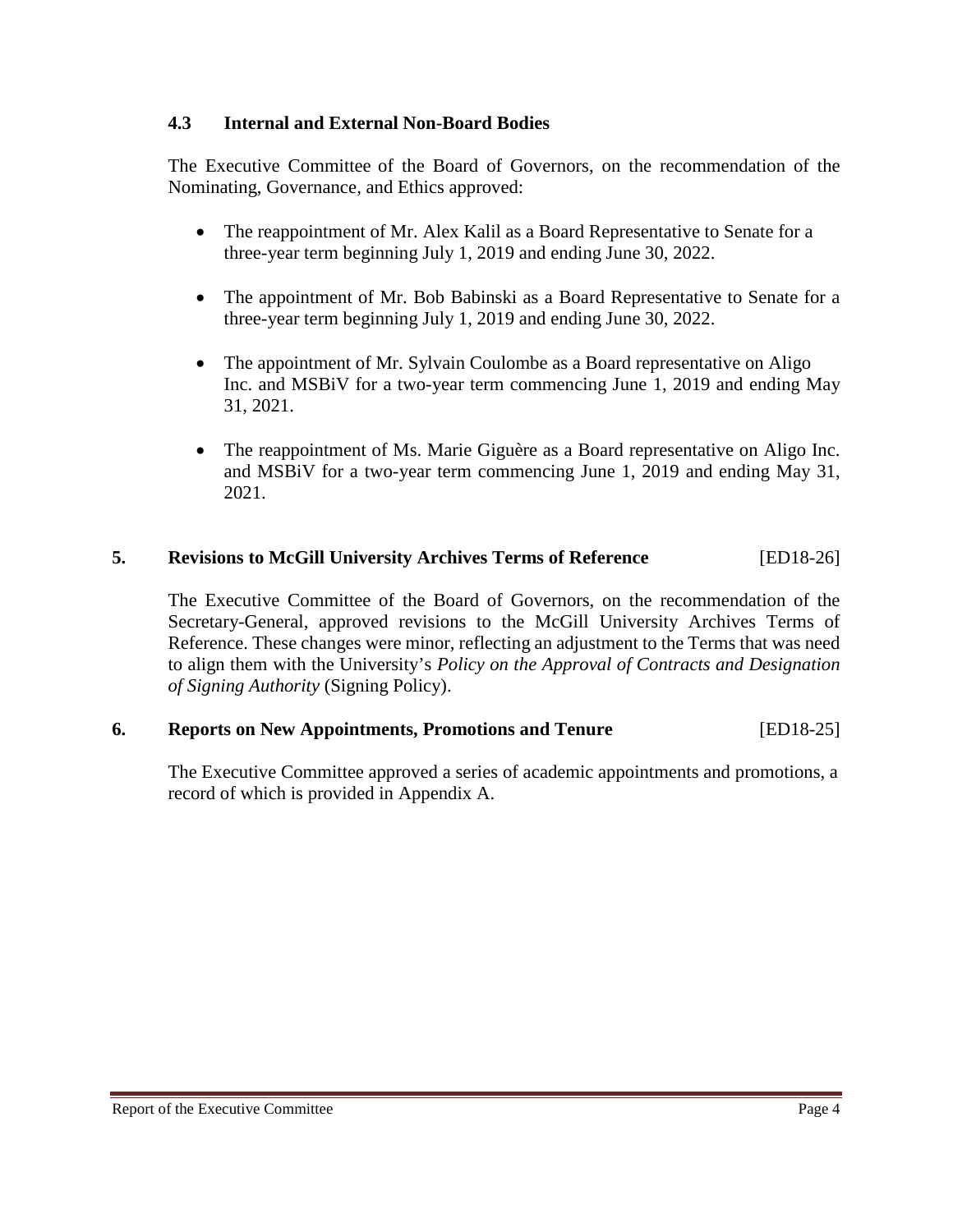### **II. FOR THE INFORMATION OF THE BOARD OF GOVERNORS**

#### **1. Board Committee Reports**

## **1.1 Report of the Committee to Advise on Matters of** [ED18-33] **Social Responsibility (CAMSR)**

The Executive Committee, on behalf of the Board of Governors, received the Report of the Committee to Advise on Matters of Social Responsibility, arising from the Committee's meeting of February 18, 2019 and the Investment Framework Information Session of March 19, 2019.

## **2. Report of the Finance Committee** [ED18-34]

The Executive Committee, on behalf of the Board of Governors, received the Report of the Finance Committee, arising from the Committee's meeting of March 28, 2019. The Report included a review of financial considerations related to McGill Master Plan and an updated portrait of the University's accumulated deficit.

### **3. Report of the Information Technology Committee** [ED18-28]

The Executive Committee, on behalf of the Board of Governors, received the Report of the Information Technology (IT) Committee, arising from the IT Committee meeting of February 26, 2019. The report contained informational items, which included an update on Recruitment to Retirement (R2R) Project.

### **4. Report of the Human Resources Committee** [ED18-27]

The Executive Committee, on behalf of the Board of Governors, received the Report of the Human Resources (HR) Committee, arising from the HR Committee meeting of March 25, 2019. The Report contained informational items, which included updates regarding active and imminent negotiations with bargaining units, and an update on pay equity.

#### **5. Report of the Investment Committee** [ED18-29]

The Executive Committee, on behalf of the Board of Governors, received the Report of the Investment Committee, arising from the Committee's meeting of March 20, 2019. The Report contained informational items, which included a preliminary consideration of the prospective endowment distribution rate of 4% for FY2021, and a review of asset allocation and market value of the McGill Investment Pool (MIP).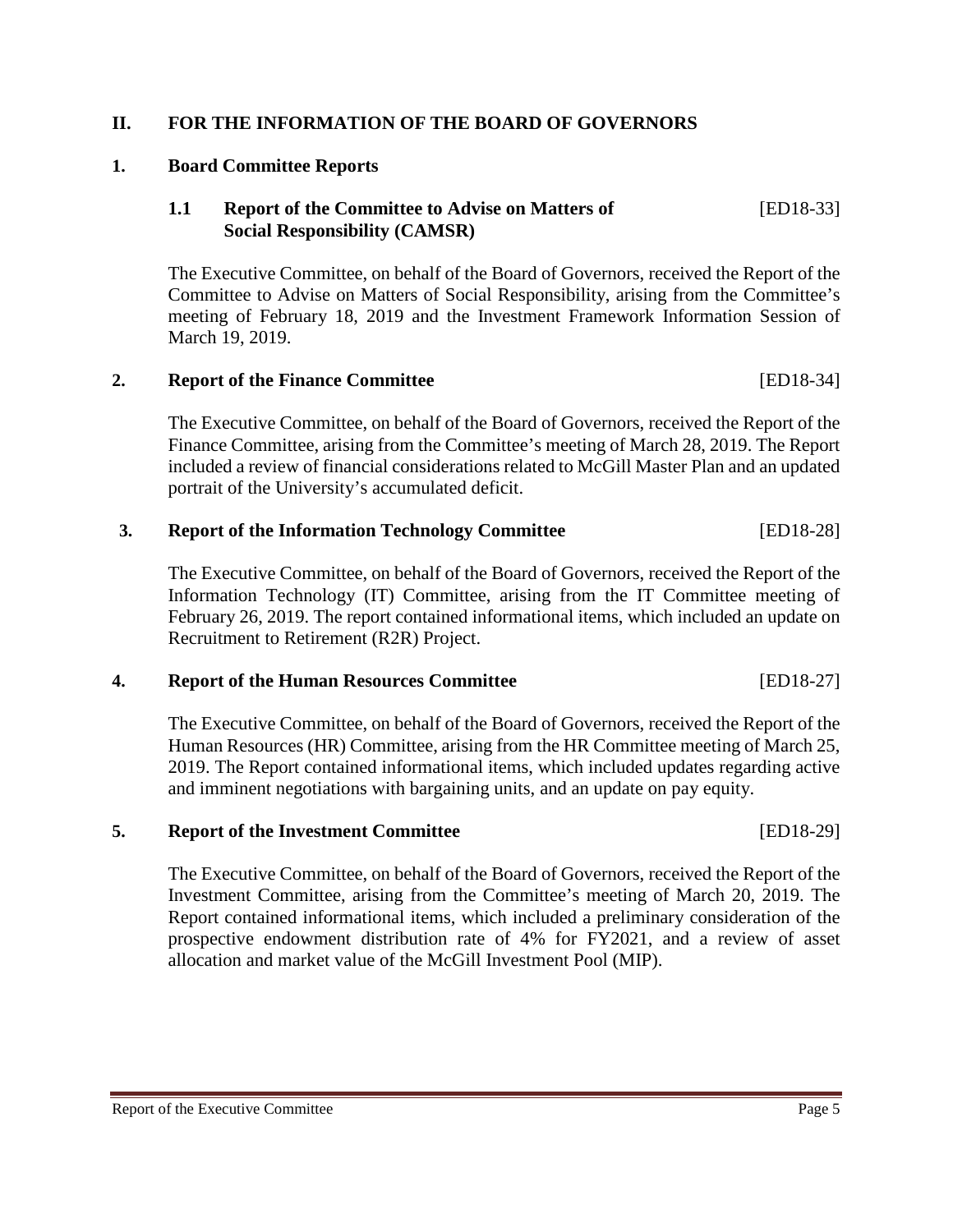### **6. Report of the NGE Committee: Student Representation on Board Committees**

The Committee received a request from Committee member Helena Zakrzewski, to discuss the possible addition of a student observer (with voice, no vote) to each Committee of the Board, with the objective of enhancing student engagement and representation on Board Committees.

It was also noted that student representation at the Board level at McGill is generally consistent with that at other U15 universities. In considering the request, members discussed the opportunities for student participation or representation through a variety of channels. Notably, in addition to serving on the Board, students have opportunities for engagement with the Board through Board-attended events and other initiatives such as, Board Community Sessions and the Board-Student Forum.

Members also pointed out that increasing the number of students on Committees, even as observers, would create an imbalance in the current committee structure that would be difficult to justify in the context of the Board's stewardship role. The Committee discussed McGill's shared governance system, noting that students had strong representation on Senate, which supported Senate's academic mandate. In that context, members discussed the fiduciary role of the Board, the obligation of members to serve the best interests of the University (rather than individual groups or constituencies) and the requisite specialized skills that are needed for members to fulfill Board duties. In summary, the NGE Committee did not recommend any changes to the current committee structure or any further action.

## **7. Reports Received**

## **7.1 Annual Reports**

- Report of the Advisory Council on Human Research Ethics (2017-2018) [ED18-37]
- Annual Strategic Enrolment Management Report [ED18-38]
- Annual Report on Student Life and Learning [ED18-39]

**Appendix A**